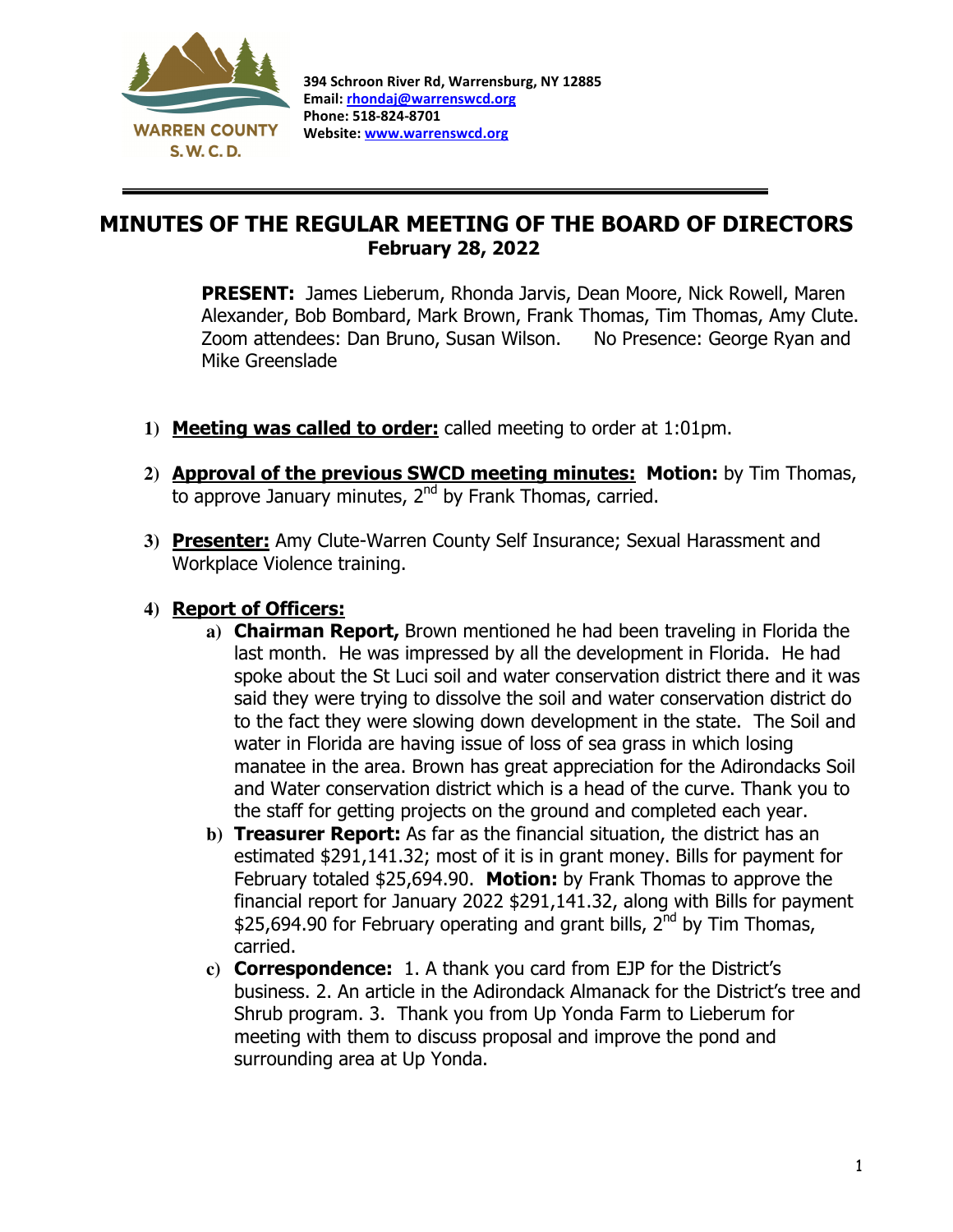## **5)** SWCD Business:

- **a)** 2021 Reports (A/B/C/PM), The district finalized and submitted the NYS Soil and Water Conservation Committee 2021 reports A, B, C, PM and financial. Lieberum mentioned the district has fulfilled all reimbursement levels of the reports and the monies will be arriving at the district in late March of 2022.
- **b)** 2022 Legislative Days, Lieberum mentioned the NYACD representative has scheduled up this week zoom meetings with Senator Dan Stec and Assemblyman Matt Simpson. If any of the board members are interested in attending the zoom meeting you may come to office or get on the zoom meeting, please let Lieberum know. Brown, Wilson, Greenslade, Tim Thomas is interested in attending.
- **c)** 2022 Water Quality Symposium, there will be board members and staff attending the 2022 Water Quality Symposium from March 15-25, 2022, via zoom. All Staff, Wilson, Greenslade and Tim Thomas are signed to attend.
- **d)** Proposed 2022 Part C Projects/Review, Lieberum was not able to get this proposed 2022 Part C projects/review completed for this month meeting for next month meeting. The district will be receiving ruffly another 8,000 in funding.
- **e)** Lake George Watershed-forestry site visit on behalf of the **Municipality, Lake George Park commission rewrote their regulations, and** they don't require regulations. Lieberum suggested that we have a contract with the local district town or county for the regulation. Not at this time will require a fee.
- **f)** Town of Lake George MS4, Lieberum suggested the district increase up to \$2,400 to Town of Lake George MS4 contract, based on time the district spends on MS4 in the town, Lieberum will discuss with Town of Lake George and draw up a contract for approval at the next meeting.
- **g)** Agroforestry Grant-SWCD Contract Approval, Motion: by Bruno, end Tim Thomas to have Lieberum sign contract with Jared. to approve the contract with SUNY ACC moving forward with this grant we are hiring this person Jared on the grant. Happy with contract. He signed it today Lieberum will have to review and sign up to \$10,000 for professional services.
- **h)** The Farm Talks review, Tim Thomas and Mike Greenslade attended the Farm Talks. 40 other people attended. Great turnout. It was Composting with the Adirondack Worm Farm-Bill Richmond, and he was happy to do the training on February 3<sup>rd</sup>, 2022, via zoom. Tim was very impressed with Bill Richmond on his knowledge of things.
- **i)** Tree and Shrub Update, Stoddard mentioned we are well ahead of the process and all forms have been sent out and the district has been receiving the orders daily for the sale. There are 54 orders as of today and the deadline is March  $9<sup>th</sup>$ , 2022, if you have not gotten your order into the district. The week of March  $9<sup>th</sup>$  they will be coming in strong.
- **j)** Fish Sale Update, Moore mentioned the district will be continuing with the sale of fish for the spring season. The district has scheduled day and pickup times with the new supplier (Fish Haven Farms) and order forms will